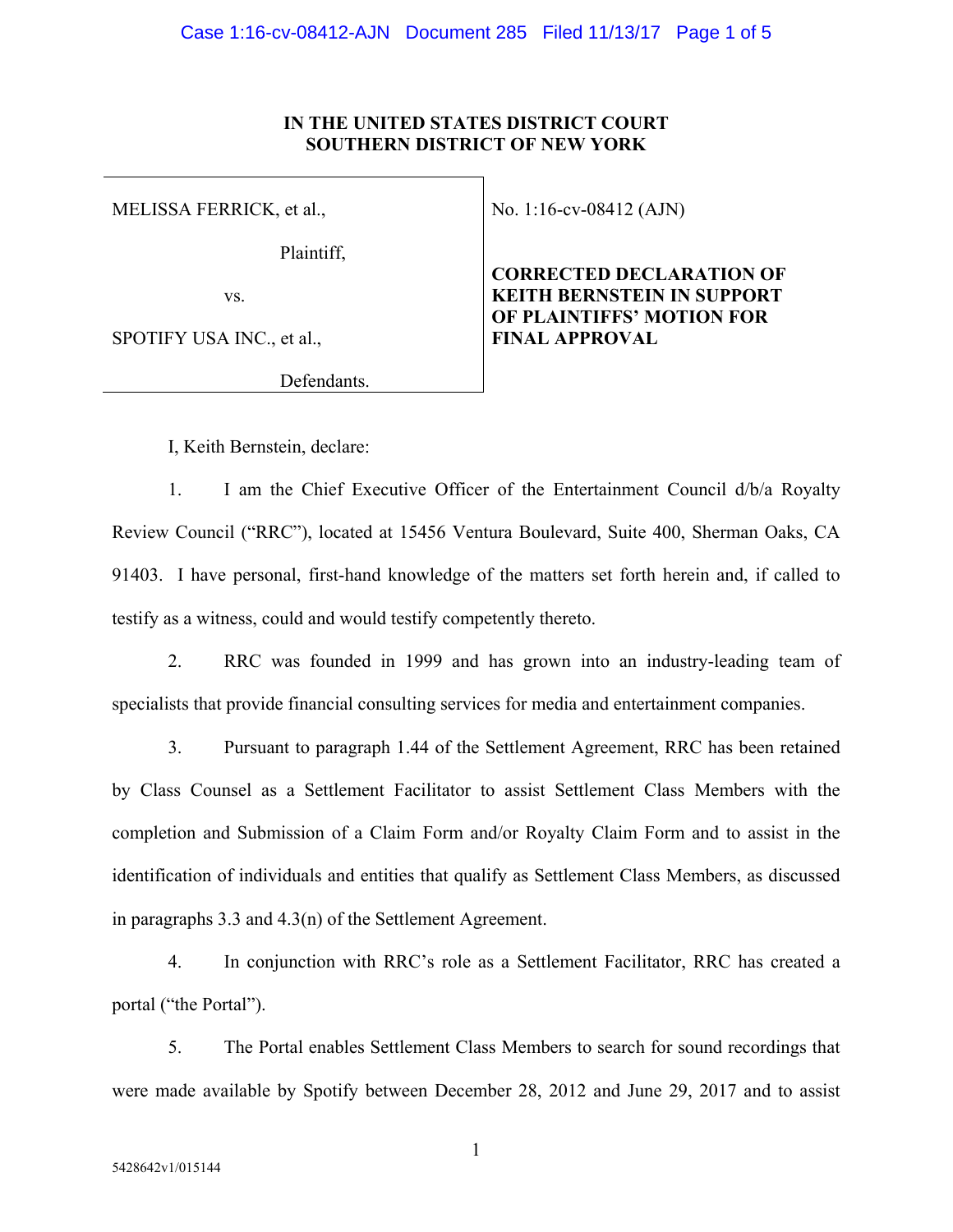#### Case 1:16-cv-08412-AJN Document 285 Filed 11/13/17 Page 2 of 5

Settlement Class Members with access or assistance to relevant information needed to file a Claim Form, including U.S. copyright registration numbers, ISRCs and/or Spotify track identifiers. Class Members who do not use the Portal may still submit a Claim Form manually and do not need the Portal in order to submit a Claim Form.

6. RRC is currently developing a feature that enables users to search for U.S. copyright registration numbers, which Class Members could otherwise obtain directly from the Library of Congress. RRC expects the feature to be live by the time the Portal is publicly accessible.

7. Settlement Class Members create user accounts for the Portal in order to select and save sound recordings to be submitted on a Claim Form. Once Settlement Class Members have created accounts, they can log in to the Portal, and search for songs by artist, track name, album, album label, label licensor, and/or ISRC and Spotify track ID. After completing a search, the Portal populates songs that match the search criteria submitted by the Settlement Class Member. When the search results are shown, the Portal details the artist, album, track name, ISRC, Album Label, and Label Licensor, and provides a link to an audio file of the song so that the Settlement Class Member can verify the accuracy of his or her submission. A screenshot of the functionality is pasted below.

2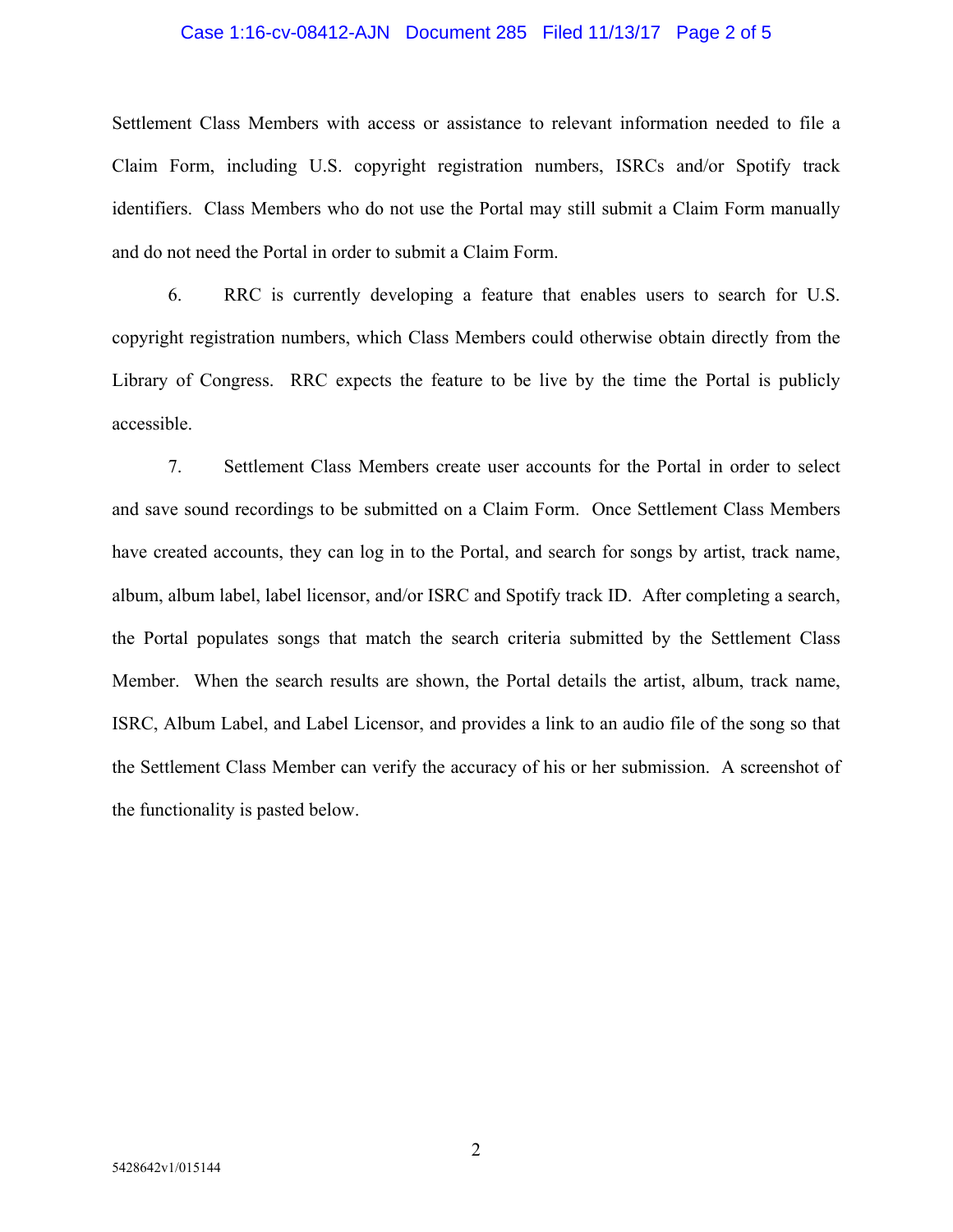### Case 1:16-cv-08412-AJN Document 285 Filed 11/13/17 Page 3 of 5

| Ferrick v. Spotify USA Inc. - Searc x +             |                                                                                                                                                                                                               |         |              |                                                                                                                                                                                                                                                                                                                                                                                                                                                                  |             |       |        |                    |         |  |
|-----------------------------------------------------|---------------------------------------------------------------------------------------------------------------------------------------------------------------------------------------------------------------|---------|--------------|------------------------------------------------------------------------------------------------------------------------------------------------------------------------------------------------------------------------------------------------------------------------------------------------------------------------------------------------------------------------------------------------------------------------------------------------------------------|-------------|-------|--------|--------------------|---------|--|
| ← © ● https://www.songclaims.com/tearch             |                                                                                                                                                                                                               |         |              | ET 67% C Q cm ecf pacer                                                                                                                                                                                                                                                                                                                                                                                                                                          | ÷           | ☆ 白   |        | $\hat{\mathbf{r}}$ | $\circ$ |  |
| Ferrick v. Spotly USA Inc.                          |                                                                                                                                                                                                               |         |              |                                                                                                                                                                                                                                                                                                                                                                                                                                                                  |             | Login | Search |                    |         |  |
| General Search   Search by ISRC or Spottly Track ID | The search results are based on an exact match of the text submitted for a search.<br>works, you must select all rose displayed for a work for inclusion as a valedion to add to your use atoport as a claim. |         |              | Unless otherwise noted, all back data accessible from this alse and all case utilized for performing a back search use received from Spotify and has not been modified. Some search mech much may consider shall all appear as<br>will displayed on separate rove. This is because the test date received from Spottly may contact interiors assigning multiple Spottly teats (D) to the sense teats in their date. In order to issuely all possible instances o |             |       |        |                    |         |  |
| Artist                                              | <b>Track Name</b>                                                                                                                                                                                             | Album   | Album Label  | Label Licensor                                                                                                                                                                                                                                                                                                                                                                                                                                                   |             |       |        |                    |         |  |
| Attil.                                              | <b>Tract Hume</b>                                                                                                                                                                                             | Atberts | Album Listel | Label Linkens                                                                                                                                                                                                                                                                                                                                                                                                                                                    | Search      | Clear |        |                    |         |  |
| Lag in to start chairning your tracks.              |                                                                                                                                                                                                               |         |              |                                                                                                                                                                                                                                                                                                                                                                                                                                                                  |             |       |        |                    |         |  |
| <b>Artist</b><br>٠                                  | <b>Track Name</b>                                                                                                                                                                                             |         | <b>Album</b> | <b>Album Label</b><br><b>Label Licenson</b>                                                                                                                                                                                                                                                                                                                                                                                                                      | <b>ISRC</b> |       | Audio  |                    |         |  |
|                                                     |                                                                                                                                                                                                               |         |              |                                                                                                                                                                                                                                                                                                                                                                                                                                                                  |             |       |        |                    |         |  |
|                                                     |                                                                                                                                                                                                               |         |              |                                                                                                                                                                                                                                                                                                                                                                                                                                                                  |             |       |        |                    |         |  |
|                                                     |                                                                                                                                                                                                               |         |              |                                                                                                                                                                                                                                                                                                                                                                                                                                                                  |             |       |        |                    |         |  |
|                                                     |                                                                                                                                                                                                               |         |              |                                                                                                                                                                                                                                                                                                                                                                                                                                                                  |             |       |        |                    |         |  |
|                                                     |                                                                                                                                                                                                               |         |              |                                                                                                                                                                                                                                                                                                                                                                                                                                                                  |             |       |        |                    |         |  |
|                                                     |                                                                                                                                                                                                               |         |              |                                                                                                                                                                                                                                                                                                                                                                                                                                                                  |             |       |        |                    |         |  |
|                                                     |                                                                                                                                                                                                               |         |              |                                                                                                                                                                                                                                                                                                                                                                                                                                                                  |             |       |        |                    |         |  |
|                                                     |                                                                                                                                                                                                               |         |              |                                                                                                                                                                                                                                                                                                                                                                                                                                                                  |             |       |        |                    |         |  |
|                                                     |                                                                                                                                                                                                               |         |              |                                                                                                                                                                                                                                                                                                                                                                                                                                                                  |             |       |        |                    |         |  |
|                                                     |                                                                                                                                                                                                               |         |              |                                                                                                                                                                                                                                                                                                                                                                                                                                                                  |             |       |        |                    |         |  |
|                                                     |                                                                                                                                                                                                               |         |              |                                                                                                                                                                                                                                                                                                                                                                                                                                                                  |             |       |        |                    |         |  |
|                                                     |                                                                                                                                                                                                               |         |              |                                                                                                                                                                                                                                                                                                                                                                                                                                                                  |             |       |        |                    |         |  |
|                                                     |                                                                                                                                                                                                               |         |              |                                                                                                                                                                                                                                                                                                                                                                                                                                                                  |             |       |        |                    |         |  |
|                                                     |                                                                                                                                                                                                               |         |              |                                                                                                                                                                                                                                                                                                                                                                                                                                                                  |             |       |        |                    |         |  |
|                                                     |                                                                                                                                                                                                               |         |              |                                                                                                                                                                                                                                                                                                                                                                                                                                                                  |             |       |        |                    |         |  |
|                                                     |                                                                                                                                                                                                               |         |              |                                                                                                                                                                                                                                                                                                                                                                                                                                                                  |             |       |        |                    |         |  |
| Leg in to start claiming your tracks                |                                                                                                                                                                                                               |         |              |                                                                                                                                                                                                                                                                                                                                                                                                                                                                  |             |       |        |                    |         |  |
|                                                     |                                                                                                                                                                                                               |         |              |                                                                                                                                                                                                                                                                                                                                                                                                                                                                  |             |       |        |                    |         |  |
|                                                     |                                                                                                                                                                                                               |         |              |                                                                                                                                                                                                                                                                                                                                                                                                                                                                  |             |       |        |                    |         |  |
|                                                     |                                                                                                                                                                                                               |         |              |                                                                                                                                                                                                                                                                                                                                                                                                                                                                  |             |       |        |                    |         |  |
|                                                     |                                                                                                                                                                                                               |         |              |                                                                                                                                                                                                                                                                                                                                                                                                                                                                  |             |       |        |                    |         |  |
|                                                     |                                                                                                                                                                                                               |         |              |                                                                                                                                                                                                                                                                                                                                                                                                                                                                  |             |       |        |                    |         |  |
|                                                     |                                                                                                                                                                                                               |         |              |                                                                                                                                                                                                                                                                                                                                                                                                                                                                  |             |       |        |                    |         |  |
|                                                     |                                                                                                                                                                                                               |         |              |                                                                                                                                                                                                                                                                                                                                                                                                                                                                  |             |       |        |                    |         |  |
|                                                     |                                                                                                                                                                                                               |         |              |                                                                                                                                                                                                                                                                                                                                                                                                                                                                  |             |       |        |                    |         |  |

8. The Portal gives Settlement Class Members the ability to select all of the songs to be claimed in conjunction with the settlement and export the information into a text file, which can be converted to an Excel file, that can be submitted with his or her Claim Form. A screenshot of the functionality is pasted below.

| Ferrick v. Spotify USA Inc.                    | $+$<br>$\times$                                                        |                                                                                   |                                                       |                                  |                                                                                                                                                                                                                                                                                                                                                                                                                                                                                                                                                                                                                                                                                                                                                                                                                                                    |                                  |       |   |  |
|------------------------------------------------|------------------------------------------------------------------------|-----------------------------------------------------------------------------------|-------------------------------------------------------|----------------------------------|----------------------------------------------------------------------------------------------------------------------------------------------------------------------------------------------------------------------------------------------------------------------------------------------------------------------------------------------------------------------------------------------------------------------------------------------------------------------------------------------------------------------------------------------------------------------------------------------------------------------------------------------------------------------------------------------------------------------------------------------------------------------------------------------------------------------------------------------------|----------------------------------|-------|---|--|
| C A https://www.songclaims.com/Claim/AllClaims |                                                                        |                                                                                   |                                                       | 27 67%                           | Q cm ecf pacer<br>$\mathcal{C}$                                                                                                                                                                                                                                                                                                                                                                                                                                                                                                                                                                                                                                                                                                                                                                                                                    | ÷                                | ☆ 自 ↓ | ◛ |  |
|                                                | Ferrick v. Spotly USA Inc.                                             |                                                                                   |                                                       |                                  | Log Out                                                                                                                                                                                                                                                                                                                                                                                                                                                                                                                                                                                                                                                                                                                                                                                                                                            | <b>Search</b><br><b>Ownall's</b> |       |   |  |
|                                                |                                                                        |                                                                                   |                                                       |                                  | User: kpachman@susmangodhey.com   Owner: Krysta Kautze Pachman                                                                                                                                                                                                                                                                                                                                                                                                                                                                                                                                                                                                                                                                                                                                                                                     |                                  |       |   |  |
|                                                | Kiysta Kautile Pactrinaris tracks<br>Export to Tab-Separated Text File |                                                                                   | Instructions to Submit Tracks to Claims Administrator |                                  | The file that is generated will contain additional information associated with the script claimed and additional data columns that are readed for submitting Claim Forms to the Settlement Administrator<br>In order to open the tab-separated feet file in a spreadsheet application such as extel, please seve the text file to a designated place on your computer and then open your chosen spreadsheet<br>application, select the bot file from within the spreadsheet application (make sure to display 'all filed' in inder to seek the block file in the boarden you seved it), and then open the file (in many cases there<br>is a last import wizant. Using the wizant you will need to select idelimited' as the file type (timp 1) and 'bo' as the delimiter (step 2), after which you can select finish and see the data. Expand your |                                  |       |   |  |
|                                                | columns to view date, as needed.                                       |                                                                                   |                                                       |                                  | Please hote that both the Copyright Registration Number and the stained song ownership paramings are required fields in order to submit a Claims Form to the Claims Administration to submit a Claims Administration that serv<br>information into these fields now in zoter to induce them in your olaims output file or you gen menually input them at a later stage prior to submitting your Claim Form to the Claims Administrator                                                                                                                                                                                                                                                                                                                                                                                                             |                                  |       |   |  |
|                                                | Artist                                                                 | <b>Album</b>                                                                      | Track Name                                            | Copyright Reg. #                 | Ownership %                                                                                                                                                                                                                                                                                                                                                                                                                                                                                                                                                                                                                                                                                                                                                                                                                                        |                                  |       |   |  |
|                                                | Melissa Ferrick                                                        | Made Of Honor                                                                     | Aida                                                  | Concrete Pace Measure of         | <b>Convention N</b>                                                                                                                                                                                                                                                                                                                                                                                                                                                                                                                                                                                                                                                                                                                                                                                                                                | Remav                            |       |   |  |
|                                                | Melissa Ferrick                                                        | Listen Hard                                                                       | All For Me                                            | Concept: Raymond &               | Owners N.                                                                                                                                                                                                                                                                                                                                                                                                                                                                                                                                                                                                                                                                                                                                                                                                                                          |                                  |       |   |  |
|                                                | <b>Meltssa Ferrick</b>                                                 | Listen Hard                                                                       | All For Me                                            | Conservation The accounts are of | Current of 1                                                                                                                                                                                                                                                                                                                                                                                                                                                                                                                                                                                                                                                                                                                                                                                                                                       |                                  |       |   |  |
|                                                | Mellissa Ferrick                                                       | 70 People At 7000 Fast                                                            | All For Me                                            | Chinesett Programmings &         | <b>Constraint St.</b>                                                                                                                                                                                                                                                                                                                                                                                                                                                                                                                                                                                                                                                                                                                                                                                                                              |                                  |       |   |  |
|                                                | <b>Melissa Ferrick</b>                                                 | 70 People at 7,000 Feet                                                           | All for Me-Live                                       | -<br>$-100$                      | <b>Service St</b>                                                                                                                                                                                                                                                                                                                                                                                                                                                                                                                                                                                                                                                                                                                                                                                                                                  |                                  |       |   |  |
|                                                | Melissa Ferrick                                                        | Made Of Honor                                                                     | Alone                                                 | Capulupe, Responsibility         | Detroit of N                                                                                                                                                                                                                                                                                                                                                                                                                                                                                                                                                                                                                                                                                                                                                                                                                                       |                                  |       |   |  |
|                                                | Melissa Ferrick                                                        | $-1$                                                                              | <b>Alone</b>                                          | --<br><b>Contractor Process</b>  | <b>Construction</b>                                                                                                                                                                                                                                                                                                                                                                                                                                                                                                                                                                                                                                                                                                                                                                                                                                |                                  |       |   |  |
|                                                | Melissa Femok                                                          | <b>Bunshine on Your Back</b><br>Porch: A Celebration of<br><b>Genneti Records</b> | Amazing Grace by<br>Mekssa Ferrick                    | County Reporter &                | Oursellon, N                                                                                                                                                                                                                                                                                                                                                                                                                                                                                                                                                                                                                                                                                                                                                                                                                                       |                                  |       |   |  |
|                                                | <b>Melissa Femor</b>                                                   | <b>Melissa Femick</b>                                                             | Anchor Up                                             | Crossed May<br>                  | <b>Severals</b>                                                                                                                                                                                                                                                                                                                                                                                                                                                                                                                                                                                                                                                                                                                                                                                                                                    |                                  |       |   |  |
|                                                | Melissa Ferrick                                                        | Live At Union Hall.<br>Brooklyn, NY                                               | Anything Anywhere                                     | Concrete Representative          | Christmas N.                                                                                                                                                                                                                                                                                                                                                                                                                                                                                                                                                                                                                                                                                                                                                                                                                                       |                                  |       |   |  |
|                                                | Melissa Femick                                                         | The Other Side                                                                    | Anithing Anywhere                                     | Colonized Researchers &          | Determine N                                                                                                                                                                                                                                                                                                                                                                                                                                                                                                                                                                                                                                                                                                                                                                                                                                        |                                  |       |   |  |
|                                                | Melissa Ferrick                                                        | The Other Side                                                                    | Anything Anywhere                                     | Stepspil Papermont               | Service of                                                                                                                                                                                                                                                                                                                                                                                                                                                                                                                                                                                                                                                                                                                                                                                                                                         |                                  |       |   |  |
|                                                | <b>Melissa Femck</b>                                                   | The Blistering Bun                                                                | Anything, Attrachers                                  | <b>Contract</b>                  | ---                                                                                                                                                                                                                                                                                                                                                                                                                                                                                                                                                                                                                                                                                                                                                                                                                                                |                                  |       |   |  |
|                                                | Melissa Ferrick                                                        | The Blistering Sun                                                                | Anything, Anywhere                                    | Statuture Roundealer &           | Service Mark                                                                                                                                                                                                                                                                                                                                                                                                                                                                                                                                                                                                                                                                                                                                                                                                                                       | <b>Carriche</b>                  |       |   |  |
|                                                |                                                                        |                                                                                   |                                                       |                                  |                                                                                                                                                                                                                                                                                                                                                                                                                                                                                                                                                                                                                                                                                                                                                                                                                                                    |                                  |       |   |  |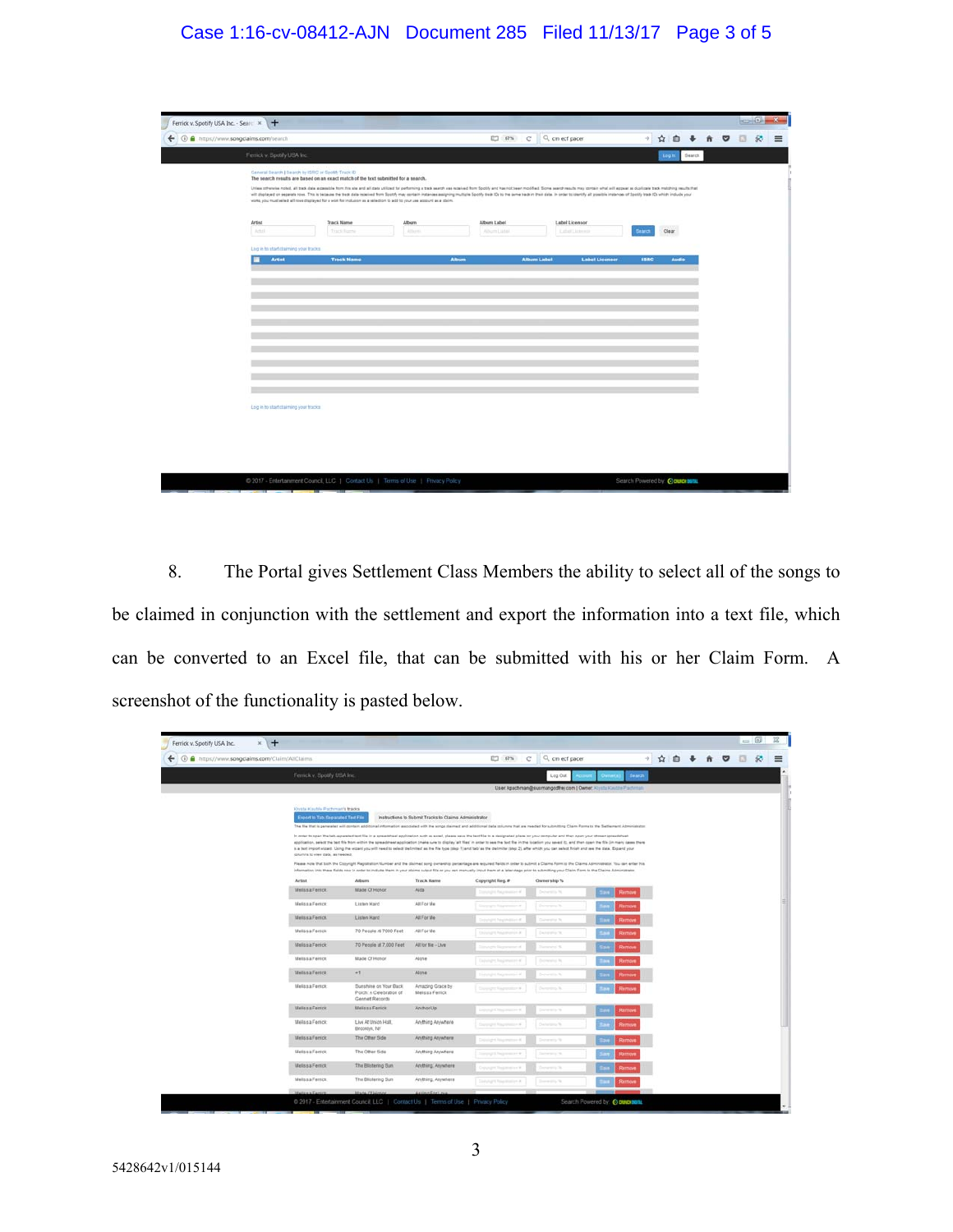# Case 1:16-cv-08412-AJN Document 285 Filed 11/13/17 Page 4 of 5

I declare under penalty of perjury under the laws of the United States of America that the foregoing is true and correct.

Dated: November 10, 2017

By:  $\sim$  pary susser

Keith Bernstein